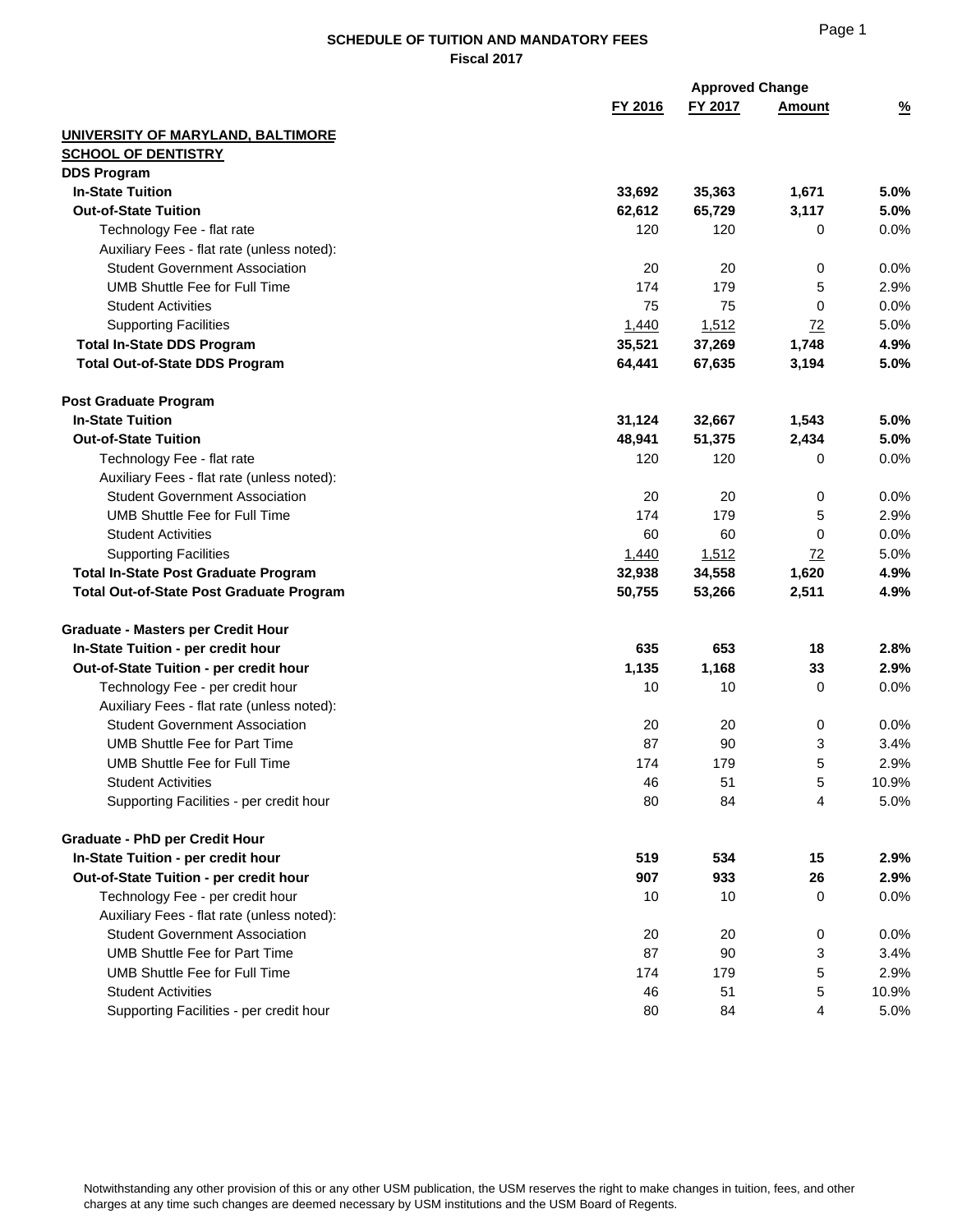|                                                           |         | <b>Approved Change</b> |           |               |
|-----------------------------------------------------------|---------|------------------------|-----------|---------------|
|                                                           | FY 2016 | FY 2017                | Amount    | $\frac{9}{6}$ |
| Dental Hygiene - Undergraduate                            |         |                        |           |               |
| <b>In-State Tuition</b>                                   | 5,195   | 5,299                  | 104       | 2.0%          |
| <b>Out-of-State Tuition</b>                               | 25,399  | 26,657                 | 1,258     | 5.0%          |
| Technology Fee - flat rate                                | 120     | 120                    | 0         | 0.0%          |
| Auxiliary Fees - flat rate (unless noted):                |         |                        |           |               |
| <b>Student Government Association</b>                     | 20      | 20                     | 0         | 0.0%          |
| <b>UMB Shuttle Fee for Full Time</b>                      | 174     | 179                    | 5         | 2.9%          |
| <b>Student Activities</b>                                 | 68      | 68                     | 0         | 0.0%          |
| <b>Supporting Facilities</b>                              | 1,440   | 1,512                  | <u>72</u> | 5.0%          |
| <b>Total In-State Dental Hygiene</b>                      | 7,017   | 7,198                  | 181       | 2.6%          |
| <b>Total Out-of-State Dental Hygiene</b>                  | 27,221  | 28,556                 | 1,335     | 4.9%          |
| Dental Hygiene - Undergraduate per Credit Hour            |         |                        |           |               |
| In-State Tuition - per credit hour                        | 365     | 372                    | 7         | 1.9%          |
| Out-of-State Tuition - per credit hour                    | 809     | 850                    | 41        | 5.1%          |
| Technology Fee - per credit hour                          | 10      | 10                     | 0         | 0.0%          |
| Auxiliary Fees - flat rate (unless noted):                |         |                        |           |               |
| <b>Student Government Association</b>                     | 20      | 20                     | 0         | 0.0%          |
| <b>UMB Shuttle Fee for Part Time</b>                      | 87      | 90                     | 3         | 3.4%          |
| <b>UMB Shuttle Fee for Full Time</b>                      | 174     | 179                    | 5         | 2.9%          |
| <b>Student Activities</b>                                 | 46      | 46                     | 0         | 0.0%          |
| Supporting Facilities - per credit hour                   | 80      | 84                     | 4         | 5.0%          |
| <b>SCHOOL OF LAW</b>                                      |         |                        |           |               |
| JD Full Time Program (Prior to FY 2016-FY 2017)           |         |                        |           |               |
| In-State Tuition (Base tuition 12 credits or more)        | 28,358  | 29,484                 | 1,126     | 4.0%          |
| Out-of-State Tuition (Base tuition 12 credits or more)    | 41,838  | 43,503                 | 1,665     | 4.0%          |
| Technology Fee - flat rate                                | 120     | 120                    | 0         | 0.0%          |
| Auxiliary Fees - flat rate (unless noted):                |         |                        |           |               |
| <b>Student Government Association</b>                     | 20      | 20                     | 0         | 0.0%          |
| <b>UMB Shuttle Fee for Full Time</b>                      | 174     | 179                    | 5         | 2.9%          |
| <b>Student Activities</b>                                 | 65      | 65                     | 0         | 0.0%          |
| <b>Supporting Facilities</b>                              | 1,440   | 1,512                  | 72        | 5.0%          |
| Total In-State JD Full Time - 12 credits or more          | 30,177  | 31,380                 | 1,203     | 4.0%          |
| Total Out-of-State JD Full Time - 12 credits or more      | 43,657  | 45,399                 | 1,742     | 4.0%          |
| JD Part Time Program Flat Rate (Prior to FY 2016-FY 2017) |         |                        |           |               |
| In-State Tuition (Base tuition 9 to 11.99 credits)        | 21,372  | 22,218                 | 846       | 4.0%          |
| Out-of-State Tuition (Base tuition 9 to 11.99 credits)    | 31,481  | 32,731                 | 1,250     | 4.0%          |
| Technology Fee - flat rate                                | 120     | 120                    | 0         | 0.0%          |
| Auxiliary Fees - flat rate (unless noted):                |         |                        |           |               |
| <b>Student Government Association</b>                     | 20      | 20                     | 0         | 0.0%          |
| <b>UMB Shuttle Fee for Full Time</b>                      | 174     | 179                    | 5         | 2.9%          |
| <b>Student Activities</b>                                 | 49      | 49                     | 0         | 0.0%          |
| <b>Supporting Facilities</b>                              | 1,440   | 1,512                  | 72        | 5.0%          |
| Total In-State JD Part Time 9 to 11.99 credits            | 23,175  | 24,098                 | 923       | 4.0%          |
| Total Out-of-State JD Part Time 9 to 11.99 credits        | 33,284  | 34,611                 | 1,327     | 4.0%          |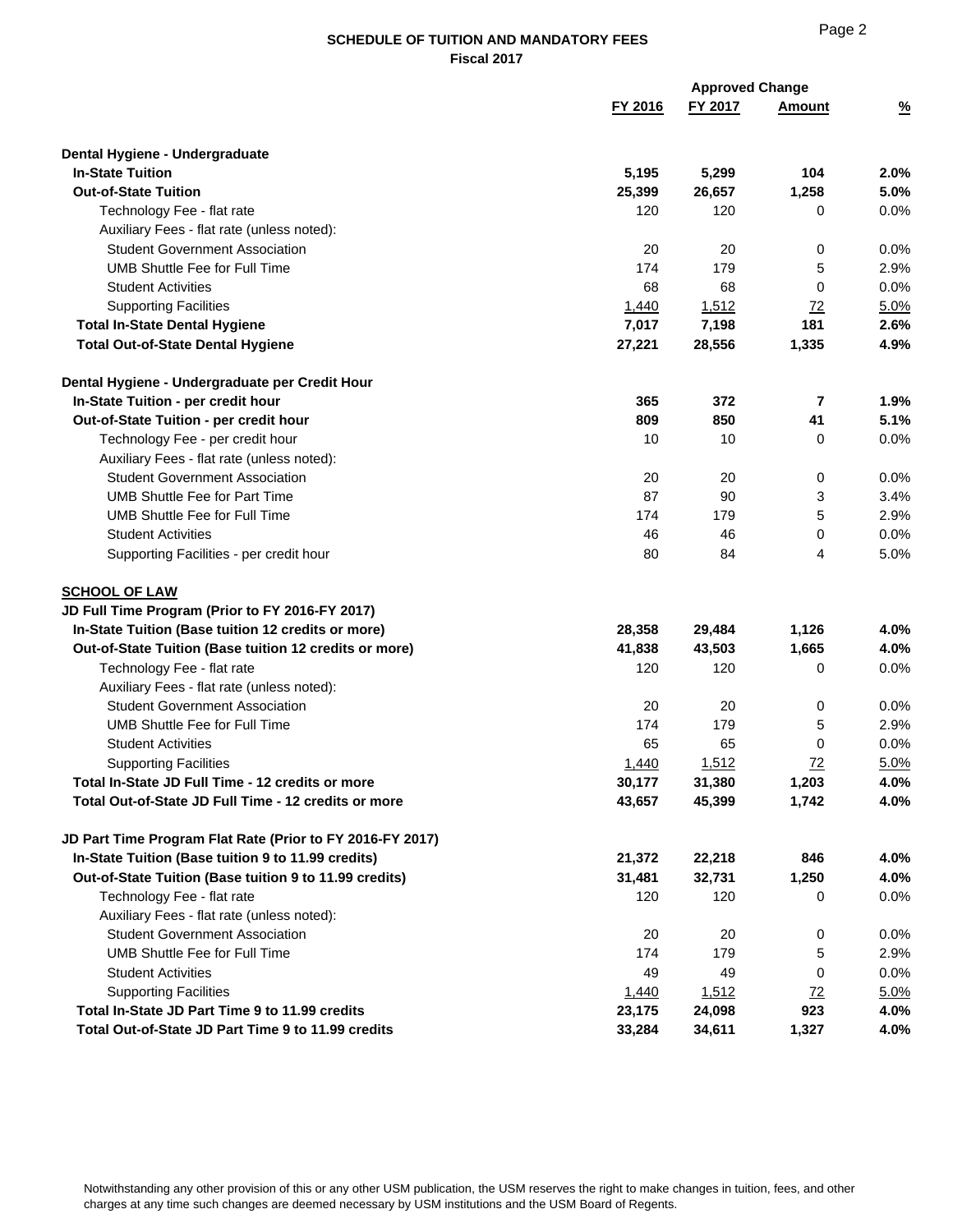|                                                                             |                | <b>Approved Change</b> |               |               |
|-----------------------------------------------------------------------------|----------------|------------------------|---------------|---------------|
|                                                                             | FY 2016        | FY 2017                | <b>Amount</b> | $\frac{9}{6}$ |
| JD Program per Credit Hour (Prior to FY 2016-FY 2017)                       |                |                        |               |               |
| In-State Tuition - per credit hour less than 9 credits                      | 1,228          | 1,277                  | 49            | 4.0%          |
| Out-of-State Tuition - per credit hour less than 9 credits                  | 1,790          | 1,861                  | 71            | 4.0%          |
| Technology Fee - per credit hour                                            | 10             | 10                     | 0             | 0.0%          |
| Auxiliary Fees - flat rate (unless noted):                                  |                |                        |               |               |
| <b>Student Government Association</b>                                       | 20             | 20                     |               | 0.0%          |
| <b>UMB Shuttle Fee for Part Time</b>                                        | 87             | 90                     | 0<br>3        | 3.4%          |
| <b>Student Activities</b>                                                   |                |                        |               |               |
|                                                                             | 49             | 49                     | 0             | 0.0%          |
| Supporting Facilities - per credit hour                                     | 80             | 84                     | 4             | 5.0%          |
| JD Full Time Program (New students entering Fall FY 2016-FY 2017)           |                |                        |               |               |
| In-State Tuition (Base tuition 32 credits Year One Only)                    | N/A            | 29,484                 | 29,484        | N/A           |
| Out-of-State Tuition (Base tuition 32 credits Year One Only)                | N/A            | 43,503                 | 43,503        | N/A           |
| Technology Fee - flat rate                                                  | 0              | 120                    | 120           | N/A           |
| Auxiliary Fees - flat rate (unless noted):                                  |                |                        |               |               |
| <b>Student Government Association</b>                                       | 0              | 20                     | 20            | N/A           |
| UMB Shuttle Fee for Full Time                                               | 0              | 179                    | 179           | N/A           |
| <b>Student Activities</b>                                                   | 0              | 65                     | 65            | N/A           |
| <b>Supporting Facilities</b>                                                | $\overline{0}$ | 1,512                  | 1,512         | N/A           |
| Total In-State JD Full Time - 32 credits or more                            | N/A            | 31,380                 | 31,380        | N/A           |
| Total Out-of-State JD Full Time - 32 credits or more                        | N/A            | 45,399                 | 45,399        | N/A           |
| JD Part Time Program Flat Rate (New students entering Fall FY 2016-FY 2017) |                |                        |               |               |
| In-State Tuition (20 credits Year 1 and Year 2 Only)                        | N/A            | 19,357                 | 19,357        | N/A           |
| Out-of-State Tuition (20 credits Year 1 and Year 2 Only)                    | N/A            | 28,483                 | 28,483        | N/A           |
| Technology Fee - flat rate                                                  | 0              | 120                    | 120           | N/A           |
| Auxiliary Fees - flat rate (unless noted):                                  |                |                        |               |               |
| <b>Student Government Association</b>                                       | 0              | 20                     | 20            | N/A           |
| UMB Shuttle Fee for Full Time                                               | 0              | 179                    | 179           | N/A           |
| <b>Student Activities</b>                                                   | 0              | 49                     | 49            | N/A           |
| <b>Supporting Facilities</b>                                                | $\overline{0}$ | 1,512                  | 1,512         | N/A           |
| <b>Total In-State JD Part Time 20 credits</b>                               | N/A            | 21,237                 | 21,237        | N/A           |
| <b>Total Out-of-State JD Part Time 20 credits</b>                           | N/A            | 30,363                 | 30,363        | N/A           |
| JD Program per Credit Hour (New students entering Fall FY 2016-FY 2017)     |                |                        |               |               |
| In-State Tuition - per credit hour                                          | N/A            | 1,138                  | 1,138         | N/A           |
| Out-of-State Tuition - per credit hour                                      | N/A            | 1,667                  | 1,667         | N/A           |
| Technology Fee - per credit hour                                            | 0              | 10                     | 10            | N/A           |
| Auxiliary Fees - flat rate (unless noted):                                  |                |                        |               |               |
| <b>Student Government Association</b>                                       | 0              | 20                     | 20            | N/A           |
| <b>UMB Shuttle Fee for Part Time</b>                                        | 0              | 90                     | 90            | N/A           |
| <b>Student Activities</b>                                                   | 0              | 49                     | 49            | N/A           |
| Supporting Facilities - per credit hour                                     | 0              | 84                     | 84            | N/A           |
| LL.M. Full Time Program Flat Rate                                           |                |                        |               |               |
| In-State Tuition (base tuition 12-14 credits (>14 NA))                      | 24,437         | 25,406                 | 969           | 4.0%          |
|                                                                             |                |                        |               |               |
| Out-of-State Tuition (base tuition 12-14 credits (>14 NA))                  | 24,437         | 25,406                 | 969           | 4.0%          |
| Technology Fee - flat rate                                                  | 120            | 120                    | 0             | 0.0%          |
| Auxiliary Fees - flat rate (unless noted):                                  |                |                        |               |               |
| <b>Student Government Association</b>                                       | 20             | 20                     | 0             | 0.0%          |
| <b>UMB Shuttle Fee for Full Time</b>                                        | 174            | 179                    | 5             | 2.9%          |
| <b>Student Activities</b>                                                   | 65             | 65                     | 0             | 0.0%          |
| <b>Supporting Facilities</b>                                                | 1,440          | 1,512                  | 72            | 5.0%          |
| Total In-State LL.M. Full Time - 12 credits or more                         | 26,256         | 27,302                 | 1,046         | 4.0%          |
| Total Out-of-State LL.M. Full Time - 12 credits or more                     | 26,256         | 27,302                 | 1,046         | 4.0%          |

Notwithstanding any other provision of this or any other USM publication, the USM reserves the right to make changes in tuition, fees, and other charges at any time such changes are deemed necessary by USM institutions and the USM Board of Regents.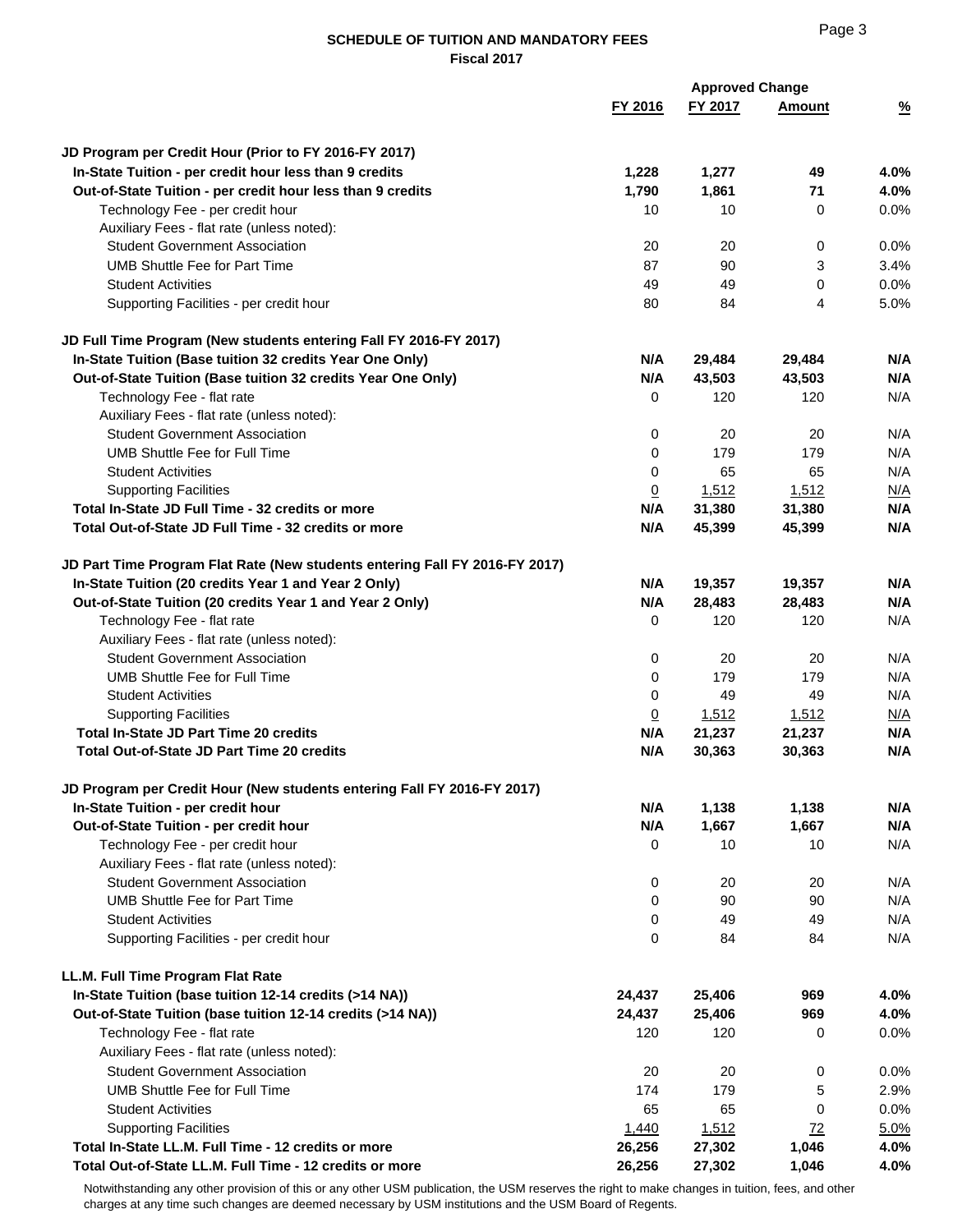| FY 2016<br>FY 2017<br><b>Amount</b><br>$\frac{9}{6}$<br>LL.M. Program Per Credit Hour<br>In-State Tuition - per credit hour less than 12 credits<br>962<br>1,000<br>38<br>4.0%<br>962<br>1,000<br>38<br>4.0%<br>Out-of-State Tuition - per credit hour less than 12 credits<br>0.0%<br>Technology Fee - per credit hour<br>10<br>10<br>0<br>Auxiliary Fees - flat rate (unless noted):<br><b>Student Government Association</b><br>20<br>20<br>0<br>0.0%<br><b>UMB Shuttle Fee for Part Time</b><br>87<br>3.4%<br>90<br>3<br>0.0%<br><b>Student Activities</b><br>49<br>49<br>0<br>Supporting Facilities - per credit hour<br>80<br>84<br>4<br>5.0%<br>Master of Science in Law per Credit Hour (at College Park)<br><b>In-State Tuition</b><br>750<br>779<br>3.9%<br>29<br><b>Out-of-State Tuition</b><br>750<br>779<br>3.9%<br>29<br>10<br>0.0%<br>Technology Fee - per credit hour<br>10<br>0<br>Auxiliary Fees - flat rate (unless noted):<br><b>Student Government Association</b><br>20<br>0<br>0.0%<br>20<br><b>SCHOOL OF MEDICINE</b><br><b>MD Program</b><br><b>In-State Tuition</b><br>32,662<br>33,633<br>971<br>3.0%<br><b>Out-of-State Tuition</b><br>58,906<br>1.0%<br>59,499<br>593<br>0.0%<br>Technology Fee - flat rate<br>120<br>120<br>0<br>Auxiliary Fees - flat rate (unless noted):<br><b>Student Government Association</b><br>20<br>20<br>0.0%<br>0<br><b>UMB Shuttle Fee for Full Time</b><br>174<br>179<br>5<br>2.9%<br>83<br>83<br>0.0%<br><b>Student Activities</b><br>0<br><b>Supporting Facilities</b><br>1,512<br>72<br>1,440<br>5.0%<br>35,547<br><b>Total In-State MD Program</b><br>34,499<br>1,048<br>3.0%<br><b>Total Out-of-State MD Program</b><br>60,743<br>61,413<br>670<br>1.1%<br>Medicine Graduate - Masters per Credit Hour<br>653<br>In-State Tuition - per credit hour<br>635<br>18<br>2.8%<br>1,135<br>1,168<br>33<br>2.9%<br>Out-of-State Tuition - per credit hour<br>$10$<br>0<br>0.0%<br>Technology Fee - per credit hour<br>10<br>Auxiliary Fees - flat rate (unless noted):<br><b>Student Government Association</b><br>20<br>20<br>0<br>0.0%<br>87<br><b>UMB Shuttle Fee for Part Time</b><br>90<br>3.4%<br>3<br>174<br>179<br>5<br>2.9%<br><b>UMB Shuttle Fee for Full Time</b><br><b>Student Activities</b><br>46<br>51<br>5<br>10.9%<br>Supporting Facilities - per credit hour<br>80<br>84<br>4<br>5.0%<br>Medicine Graduate - PhD per Credit Hour<br>519<br>534<br>2.9%<br>In-State Tuition - per credit hour<br>15<br>907<br>933<br>26<br>2.9%<br>Out-of-State Tuition - per credit hour<br>Technology Fee - per credit hour<br>10<br>10<br>0.0%<br>0<br>Auxiliary Fees - flat rate (unless noted):<br><b>Student Government Association</b><br>20<br>20<br>0.0%<br>0<br>87<br><b>UMB Shuttle Fee for Part Time</b><br>90<br>3.4%<br>3<br>2.9%<br><b>UMB Shuttle Fee for Full Time</b><br>174<br>179<br>5<br><b>Student Activities</b><br>46<br>51<br>10.9%<br>5<br>Supporting Facilities - per credit hour<br>80<br>5.0%<br>84<br>4 |  | <b>Approved Change</b> |  |
|--------------------------------------------------------------------------------------------------------------------------------------------------------------------------------------------------------------------------------------------------------------------------------------------------------------------------------------------------------------------------------------------------------------------------------------------------------------------------------------------------------------------------------------------------------------------------------------------------------------------------------------------------------------------------------------------------------------------------------------------------------------------------------------------------------------------------------------------------------------------------------------------------------------------------------------------------------------------------------------------------------------------------------------------------------------------------------------------------------------------------------------------------------------------------------------------------------------------------------------------------------------------------------------------------------------------------------------------------------------------------------------------------------------------------------------------------------------------------------------------------------------------------------------------------------------------------------------------------------------------------------------------------------------------------------------------------------------------------------------------------------------------------------------------------------------------------------------------------------------------------------------------------------------------------------------------------------------------------------------------------------------------------------------------------------------------------------------------------------------------------------------------------------------------------------------------------------------------------------------------------------------------------------------------------------------------------------------------------------------------------------------------------------------------------------------------------------------------------------------------------------------------------------------------------------------------------------------------------------------------------------------------------------------------------------------------------------------------------------------------------------------------------------------------------------------------------------------------------------------------------------------------------------------------------------------------------------------------------------------------------|--|------------------------|--|
|                                                                                                                                                                                                                                                                                                                                                                                                                                                                                                                                                                                                                                                                                                                                                                                                                                                                                                                                                                                                                                                                                                                                                                                                                                                                                                                                                                                                                                                                                                                                                                                                                                                                                                                                                                                                                                                                                                                                                                                                                                                                                                                                                                                                                                                                                                                                                                                                                                                                                                                                                                                                                                                                                                                                                                                                                                                                                                                                                                                                  |  |                        |  |
|                                                                                                                                                                                                                                                                                                                                                                                                                                                                                                                                                                                                                                                                                                                                                                                                                                                                                                                                                                                                                                                                                                                                                                                                                                                                                                                                                                                                                                                                                                                                                                                                                                                                                                                                                                                                                                                                                                                                                                                                                                                                                                                                                                                                                                                                                                                                                                                                                                                                                                                                                                                                                                                                                                                                                                                                                                                                                                                                                                                                  |  |                        |  |
|                                                                                                                                                                                                                                                                                                                                                                                                                                                                                                                                                                                                                                                                                                                                                                                                                                                                                                                                                                                                                                                                                                                                                                                                                                                                                                                                                                                                                                                                                                                                                                                                                                                                                                                                                                                                                                                                                                                                                                                                                                                                                                                                                                                                                                                                                                                                                                                                                                                                                                                                                                                                                                                                                                                                                                                                                                                                                                                                                                                                  |  |                        |  |
|                                                                                                                                                                                                                                                                                                                                                                                                                                                                                                                                                                                                                                                                                                                                                                                                                                                                                                                                                                                                                                                                                                                                                                                                                                                                                                                                                                                                                                                                                                                                                                                                                                                                                                                                                                                                                                                                                                                                                                                                                                                                                                                                                                                                                                                                                                                                                                                                                                                                                                                                                                                                                                                                                                                                                                                                                                                                                                                                                                                                  |  |                        |  |
|                                                                                                                                                                                                                                                                                                                                                                                                                                                                                                                                                                                                                                                                                                                                                                                                                                                                                                                                                                                                                                                                                                                                                                                                                                                                                                                                                                                                                                                                                                                                                                                                                                                                                                                                                                                                                                                                                                                                                                                                                                                                                                                                                                                                                                                                                                                                                                                                                                                                                                                                                                                                                                                                                                                                                                                                                                                                                                                                                                                                  |  |                        |  |
|                                                                                                                                                                                                                                                                                                                                                                                                                                                                                                                                                                                                                                                                                                                                                                                                                                                                                                                                                                                                                                                                                                                                                                                                                                                                                                                                                                                                                                                                                                                                                                                                                                                                                                                                                                                                                                                                                                                                                                                                                                                                                                                                                                                                                                                                                                                                                                                                                                                                                                                                                                                                                                                                                                                                                                                                                                                                                                                                                                                                  |  |                        |  |
|                                                                                                                                                                                                                                                                                                                                                                                                                                                                                                                                                                                                                                                                                                                                                                                                                                                                                                                                                                                                                                                                                                                                                                                                                                                                                                                                                                                                                                                                                                                                                                                                                                                                                                                                                                                                                                                                                                                                                                                                                                                                                                                                                                                                                                                                                                                                                                                                                                                                                                                                                                                                                                                                                                                                                                                                                                                                                                                                                                                                  |  |                        |  |
|                                                                                                                                                                                                                                                                                                                                                                                                                                                                                                                                                                                                                                                                                                                                                                                                                                                                                                                                                                                                                                                                                                                                                                                                                                                                                                                                                                                                                                                                                                                                                                                                                                                                                                                                                                                                                                                                                                                                                                                                                                                                                                                                                                                                                                                                                                                                                                                                                                                                                                                                                                                                                                                                                                                                                                                                                                                                                                                                                                                                  |  |                        |  |
|                                                                                                                                                                                                                                                                                                                                                                                                                                                                                                                                                                                                                                                                                                                                                                                                                                                                                                                                                                                                                                                                                                                                                                                                                                                                                                                                                                                                                                                                                                                                                                                                                                                                                                                                                                                                                                                                                                                                                                                                                                                                                                                                                                                                                                                                                                                                                                                                                                                                                                                                                                                                                                                                                                                                                                                                                                                                                                                                                                                                  |  |                        |  |
|                                                                                                                                                                                                                                                                                                                                                                                                                                                                                                                                                                                                                                                                                                                                                                                                                                                                                                                                                                                                                                                                                                                                                                                                                                                                                                                                                                                                                                                                                                                                                                                                                                                                                                                                                                                                                                                                                                                                                                                                                                                                                                                                                                                                                                                                                                                                                                                                                                                                                                                                                                                                                                                                                                                                                                                                                                                                                                                                                                                                  |  |                        |  |
|                                                                                                                                                                                                                                                                                                                                                                                                                                                                                                                                                                                                                                                                                                                                                                                                                                                                                                                                                                                                                                                                                                                                                                                                                                                                                                                                                                                                                                                                                                                                                                                                                                                                                                                                                                                                                                                                                                                                                                                                                                                                                                                                                                                                                                                                                                                                                                                                                                                                                                                                                                                                                                                                                                                                                                                                                                                                                                                                                                                                  |  |                        |  |
|                                                                                                                                                                                                                                                                                                                                                                                                                                                                                                                                                                                                                                                                                                                                                                                                                                                                                                                                                                                                                                                                                                                                                                                                                                                                                                                                                                                                                                                                                                                                                                                                                                                                                                                                                                                                                                                                                                                                                                                                                                                                                                                                                                                                                                                                                                                                                                                                                                                                                                                                                                                                                                                                                                                                                                                                                                                                                                                                                                                                  |  |                        |  |
|                                                                                                                                                                                                                                                                                                                                                                                                                                                                                                                                                                                                                                                                                                                                                                                                                                                                                                                                                                                                                                                                                                                                                                                                                                                                                                                                                                                                                                                                                                                                                                                                                                                                                                                                                                                                                                                                                                                                                                                                                                                                                                                                                                                                                                                                                                                                                                                                                                                                                                                                                                                                                                                                                                                                                                                                                                                                                                                                                                                                  |  |                        |  |
|                                                                                                                                                                                                                                                                                                                                                                                                                                                                                                                                                                                                                                                                                                                                                                                                                                                                                                                                                                                                                                                                                                                                                                                                                                                                                                                                                                                                                                                                                                                                                                                                                                                                                                                                                                                                                                                                                                                                                                                                                                                                                                                                                                                                                                                                                                                                                                                                                                                                                                                                                                                                                                                                                                                                                                                                                                                                                                                                                                                                  |  |                        |  |
|                                                                                                                                                                                                                                                                                                                                                                                                                                                                                                                                                                                                                                                                                                                                                                                                                                                                                                                                                                                                                                                                                                                                                                                                                                                                                                                                                                                                                                                                                                                                                                                                                                                                                                                                                                                                                                                                                                                                                                                                                                                                                                                                                                                                                                                                                                                                                                                                                                                                                                                                                                                                                                                                                                                                                                                                                                                                                                                                                                                                  |  |                        |  |
|                                                                                                                                                                                                                                                                                                                                                                                                                                                                                                                                                                                                                                                                                                                                                                                                                                                                                                                                                                                                                                                                                                                                                                                                                                                                                                                                                                                                                                                                                                                                                                                                                                                                                                                                                                                                                                                                                                                                                                                                                                                                                                                                                                                                                                                                                                                                                                                                                                                                                                                                                                                                                                                                                                                                                                                                                                                                                                                                                                                                  |  |                        |  |
|                                                                                                                                                                                                                                                                                                                                                                                                                                                                                                                                                                                                                                                                                                                                                                                                                                                                                                                                                                                                                                                                                                                                                                                                                                                                                                                                                                                                                                                                                                                                                                                                                                                                                                                                                                                                                                                                                                                                                                                                                                                                                                                                                                                                                                                                                                                                                                                                                                                                                                                                                                                                                                                                                                                                                                                                                                                                                                                                                                                                  |  |                        |  |
|                                                                                                                                                                                                                                                                                                                                                                                                                                                                                                                                                                                                                                                                                                                                                                                                                                                                                                                                                                                                                                                                                                                                                                                                                                                                                                                                                                                                                                                                                                                                                                                                                                                                                                                                                                                                                                                                                                                                                                                                                                                                                                                                                                                                                                                                                                                                                                                                                                                                                                                                                                                                                                                                                                                                                                                                                                                                                                                                                                                                  |  |                        |  |
|                                                                                                                                                                                                                                                                                                                                                                                                                                                                                                                                                                                                                                                                                                                                                                                                                                                                                                                                                                                                                                                                                                                                                                                                                                                                                                                                                                                                                                                                                                                                                                                                                                                                                                                                                                                                                                                                                                                                                                                                                                                                                                                                                                                                                                                                                                                                                                                                                                                                                                                                                                                                                                                                                                                                                                                                                                                                                                                                                                                                  |  |                        |  |
|                                                                                                                                                                                                                                                                                                                                                                                                                                                                                                                                                                                                                                                                                                                                                                                                                                                                                                                                                                                                                                                                                                                                                                                                                                                                                                                                                                                                                                                                                                                                                                                                                                                                                                                                                                                                                                                                                                                                                                                                                                                                                                                                                                                                                                                                                                                                                                                                                                                                                                                                                                                                                                                                                                                                                                                                                                                                                                                                                                                                  |  |                        |  |
|                                                                                                                                                                                                                                                                                                                                                                                                                                                                                                                                                                                                                                                                                                                                                                                                                                                                                                                                                                                                                                                                                                                                                                                                                                                                                                                                                                                                                                                                                                                                                                                                                                                                                                                                                                                                                                                                                                                                                                                                                                                                                                                                                                                                                                                                                                                                                                                                                                                                                                                                                                                                                                                                                                                                                                                                                                                                                                                                                                                                  |  |                        |  |
|                                                                                                                                                                                                                                                                                                                                                                                                                                                                                                                                                                                                                                                                                                                                                                                                                                                                                                                                                                                                                                                                                                                                                                                                                                                                                                                                                                                                                                                                                                                                                                                                                                                                                                                                                                                                                                                                                                                                                                                                                                                                                                                                                                                                                                                                                                                                                                                                                                                                                                                                                                                                                                                                                                                                                                                                                                                                                                                                                                                                  |  |                        |  |
|                                                                                                                                                                                                                                                                                                                                                                                                                                                                                                                                                                                                                                                                                                                                                                                                                                                                                                                                                                                                                                                                                                                                                                                                                                                                                                                                                                                                                                                                                                                                                                                                                                                                                                                                                                                                                                                                                                                                                                                                                                                                                                                                                                                                                                                                                                                                                                                                                                                                                                                                                                                                                                                                                                                                                                                                                                                                                                                                                                                                  |  |                        |  |
|                                                                                                                                                                                                                                                                                                                                                                                                                                                                                                                                                                                                                                                                                                                                                                                                                                                                                                                                                                                                                                                                                                                                                                                                                                                                                                                                                                                                                                                                                                                                                                                                                                                                                                                                                                                                                                                                                                                                                                                                                                                                                                                                                                                                                                                                                                                                                                                                                                                                                                                                                                                                                                                                                                                                                                                                                                                                                                                                                                                                  |  |                        |  |
|                                                                                                                                                                                                                                                                                                                                                                                                                                                                                                                                                                                                                                                                                                                                                                                                                                                                                                                                                                                                                                                                                                                                                                                                                                                                                                                                                                                                                                                                                                                                                                                                                                                                                                                                                                                                                                                                                                                                                                                                                                                                                                                                                                                                                                                                                                                                                                                                                                                                                                                                                                                                                                                                                                                                                                                                                                                                                                                                                                                                  |  |                        |  |
|                                                                                                                                                                                                                                                                                                                                                                                                                                                                                                                                                                                                                                                                                                                                                                                                                                                                                                                                                                                                                                                                                                                                                                                                                                                                                                                                                                                                                                                                                                                                                                                                                                                                                                                                                                                                                                                                                                                                                                                                                                                                                                                                                                                                                                                                                                                                                                                                                                                                                                                                                                                                                                                                                                                                                                                                                                                                                                                                                                                                  |  |                        |  |
|                                                                                                                                                                                                                                                                                                                                                                                                                                                                                                                                                                                                                                                                                                                                                                                                                                                                                                                                                                                                                                                                                                                                                                                                                                                                                                                                                                                                                                                                                                                                                                                                                                                                                                                                                                                                                                                                                                                                                                                                                                                                                                                                                                                                                                                                                                                                                                                                                                                                                                                                                                                                                                                                                                                                                                                                                                                                                                                                                                                                  |  |                        |  |
|                                                                                                                                                                                                                                                                                                                                                                                                                                                                                                                                                                                                                                                                                                                                                                                                                                                                                                                                                                                                                                                                                                                                                                                                                                                                                                                                                                                                                                                                                                                                                                                                                                                                                                                                                                                                                                                                                                                                                                                                                                                                                                                                                                                                                                                                                                                                                                                                                                                                                                                                                                                                                                                                                                                                                                                                                                                                                                                                                                                                  |  |                        |  |
|                                                                                                                                                                                                                                                                                                                                                                                                                                                                                                                                                                                                                                                                                                                                                                                                                                                                                                                                                                                                                                                                                                                                                                                                                                                                                                                                                                                                                                                                                                                                                                                                                                                                                                                                                                                                                                                                                                                                                                                                                                                                                                                                                                                                                                                                                                                                                                                                                                                                                                                                                                                                                                                                                                                                                                                                                                                                                                                                                                                                  |  |                        |  |
|                                                                                                                                                                                                                                                                                                                                                                                                                                                                                                                                                                                                                                                                                                                                                                                                                                                                                                                                                                                                                                                                                                                                                                                                                                                                                                                                                                                                                                                                                                                                                                                                                                                                                                                                                                                                                                                                                                                                                                                                                                                                                                                                                                                                                                                                                                                                                                                                                                                                                                                                                                                                                                                                                                                                                                                                                                                                                                                                                                                                  |  |                        |  |
|                                                                                                                                                                                                                                                                                                                                                                                                                                                                                                                                                                                                                                                                                                                                                                                                                                                                                                                                                                                                                                                                                                                                                                                                                                                                                                                                                                                                                                                                                                                                                                                                                                                                                                                                                                                                                                                                                                                                                                                                                                                                                                                                                                                                                                                                                                                                                                                                                                                                                                                                                                                                                                                                                                                                                                                                                                                                                                                                                                                                  |  |                        |  |
|                                                                                                                                                                                                                                                                                                                                                                                                                                                                                                                                                                                                                                                                                                                                                                                                                                                                                                                                                                                                                                                                                                                                                                                                                                                                                                                                                                                                                                                                                                                                                                                                                                                                                                                                                                                                                                                                                                                                                                                                                                                                                                                                                                                                                                                                                                                                                                                                                                                                                                                                                                                                                                                                                                                                                                                                                                                                                                                                                                                                  |  |                        |  |
|                                                                                                                                                                                                                                                                                                                                                                                                                                                                                                                                                                                                                                                                                                                                                                                                                                                                                                                                                                                                                                                                                                                                                                                                                                                                                                                                                                                                                                                                                                                                                                                                                                                                                                                                                                                                                                                                                                                                                                                                                                                                                                                                                                                                                                                                                                                                                                                                                                                                                                                                                                                                                                                                                                                                                                                                                                                                                                                                                                                                  |  |                        |  |
|                                                                                                                                                                                                                                                                                                                                                                                                                                                                                                                                                                                                                                                                                                                                                                                                                                                                                                                                                                                                                                                                                                                                                                                                                                                                                                                                                                                                                                                                                                                                                                                                                                                                                                                                                                                                                                                                                                                                                                                                                                                                                                                                                                                                                                                                                                                                                                                                                                                                                                                                                                                                                                                                                                                                                                                                                                                                                                                                                                                                  |  |                        |  |
|                                                                                                                                                                                                                                                                                                                                                                                                                                                                                                                                                                                                                                                                                                                                                                                                                                                                                                                                                                                                                                                                                                                                                                                                                                                                                                                                                                                                                                                                                                                                                                                                                                                                                                                                                                                                                                                                                                                                                                                                                                                                                                                                                                                                                                                                                                                                                                                                                                                                                                                                                                                                                                                                                                                                                                                                                                                                                                                                                                                                  |  |                        |  |
|                                                                                                                                                                                                                                                                                                                                                                                                                                                                                                                                                                                                                                                                                                                                                                                                                                                                                                                                                                                                                                                                                                                                                                                                                                                                                                                                                                                                                                                                                                                                                                                                                                                                                                                                                                                                                                                                                                                                                                                                                                                                                                                                                                                                                                                                                                                                                                                                                                                                                                                                                                                                                                                                                                                                                                                                                                                                                                                                                                                                  |  |                        |  |
|                                                                                                                                                                                                                                                                                                                                                                                                                                                                                                                                                                                                                                                                                                                                                                                                                                                                                                                                                                                                                                                                                                                                                                                                                                                                                                                                                                                                                                                                                                                                                                                                                                                                                                                                                                                                                                                                                                                                                                                                                                                                                                                                                                                                                                                                                                                                                                                                                                                                                                                                                                                                                                                                                                                                                                                                                                                                                                                                                                                                  |  |                        |  |
|                                                                                                                                                                                                                                                                                                                                                                                                                                                                                                                                                                                                                                                                                                                                                                                                                                                                                                                                                                                                                                                                                                                                                                                                                                                                                                                                                                                                                                                                                                                                                                                                                                                                                                                                                                                                                                                                                                                                                                                                                                                                                                                                                                                                                                                                                                                                                                                                                                                                                                                                                                                                                                                                                                                                                                                                                                                                                                                                                                                                  |  |                        |  |
|                                                                                                                                                                                                                                                                                                                                                                                                                                                                                                                                                                                                                                                                                                                                                                                                                                                                                                                                                                                                                                                                                                                                                                                                                                                                                                                                                                                                                                                                                                                                                                                                                                                                                                                                                                                                                                                                                                                                                                                                                                                                                                                                                                                                                                                                                                                                                                                                                                                                                                                                                                                                                                                                                                                                                                                                                                                                                                                                                                                                  |  |                        |  |
|                                                                                                                                                                                                                                                                                                                                                                                                                                                                                                                                                                                                                                                                                                                                                                                                                                                                                                                                                                                                                                                                                                                                                                                                                                                                                                                                                                                                                                                                                                                                                                                                                                                                                                                                                                                                                                                                                                                                                                                                                                                                                                                                                                                                                                                                                                                                                                                                                                                                                                                                                                                                                                                                                                                                                                                                                                                                                                                                                                                                  |  |                        |  |
|                                                                                                                                                                                                                                                                                                                                                                                                                                                                                                                                                                                                                                                                                                                                                                                                                                                                                                                                                                                                                                                                                                                                                                                                                                                                                                                                                                                                                                                                                                                                                                                                                                                                                                                                                                                                                                                                                                                                                                                                                                                                                                                                                                                                                                                                                                                                                                                                                                                                                                                                                                                                                                                                                                                                                                                                                                                                                                                                                                                                  |  |                        |  |
|                                                                                                                                                                                                                                                                                                                                                                                                                                                                                                                                                                                                                                                                                                                                                                                                                                                                                                                                                                                                                                                                                                                                                                                                                                                                                                                                                                                                                                                                                                                                                                                                                                                                                                                                                                                                                                                                                                                                                                                                                                                                                                                                                                                                                                                                                                                                                                                                                                                                                                                                                                                                                                                                                                                                                                                                                                                                                                                                                                                                  |  |                        |  |
|                                                                                                                                                                                                                                                                                                                                                                                                                                                                                                                                                                                                                                                                                                                                                                                                                                                                                                                                                                                                                                                                                                                                                                                                                                                                                                                                                                                                                                                                                                                                                                                                                                                                                                                                                                                                                                                                                                                                                                                                                                                                                                                                                                                                                                                                                                                                                                                                                                                                                                                                                                                                                                                                                                                                                                                                                                                                                                                                                                                                  |  |                        |  |
|                                                                                                                                                                                                                                                                                                                                                                                                                                                                                                                                                                                                                                                                                                                                                                                                                                                                                                                                                                                                                                                                                                                                                                                                                                                                                                                                                                                                                                                                                                                                                                                                                                                                                                                                                                                                                                                                                                                                                                                                                                                                                                                                                                                                                                                                                                                                                                                                                                                                                                                                                                                                                                                                                                                                                                                                                                                                                                                                                                                                  |  |                        |  |
|                                                                                                                                                                                                                                                                                                                                                                                                                                                                                                                                                                                                                                                                                                                                                                                                                                                                                                                                                                                                                                                                                                                                                                                                                                                                                                                                                                                                                                                                                                                                                                                                                                                                                                                                                                                                                                                                                                                                                                                                                                                                                                                                                                                                                                                                                                                                                                                                                                                                                                                                                                                                                                                                                                                                                                                                                                                                                                                                                                                                  |  |                        |  |
|                                                                                                                                                                                                                                                                                                                                                                                                                                                                                                                                                                                                                                                                                                                                                                                                                                                                                                                                                                                                                                                                                                                                                                                                                                                                                                                                                                                                                                                                                                                                                                                                                                                                                                                                                                                                                                                                                                                                                                                                                                                                                                                                                                                                                                                                                                                                                                                                                                                                                                                                                                                                                                                                                                                                                                                                                                                                                                                                                                                                  |  |                        |  |
|                                                                                                                                                                                                                                                                                                                                                                                                                                                                                                                                                                                                                                                                                                                                                                                                                                                                                                                                                                                                                                                                                                                                                                                                                                                                                                                                                                                                                                                                                                                                                                                                                                                                                                                                                                                                                                                                                                                                                                                                                                                                                                                                                                                                                                                                                                                                                                                                                                                                                                                                                                                                                                                                                                                                                                                                                                                                                                                                                                                                  |  |                        |  |
|                                                                                                                                                                                                                                                                                                                                                                                                                                                                                                                                                                                                                                                                                                                                                                                                                                                                                                                                                                                                                                                                                                                                                                                                                                                                                                                                                                                                                                                                                                                                                                                                                                                                                                                                                                                                                                                                                                                                                                                                                                                                                                                                                                                                                                                                                                                                                                                                                                                                                                                                                                                                                                                                                                                                                                                                                                                                                                                                                                                                  |  |                        |  |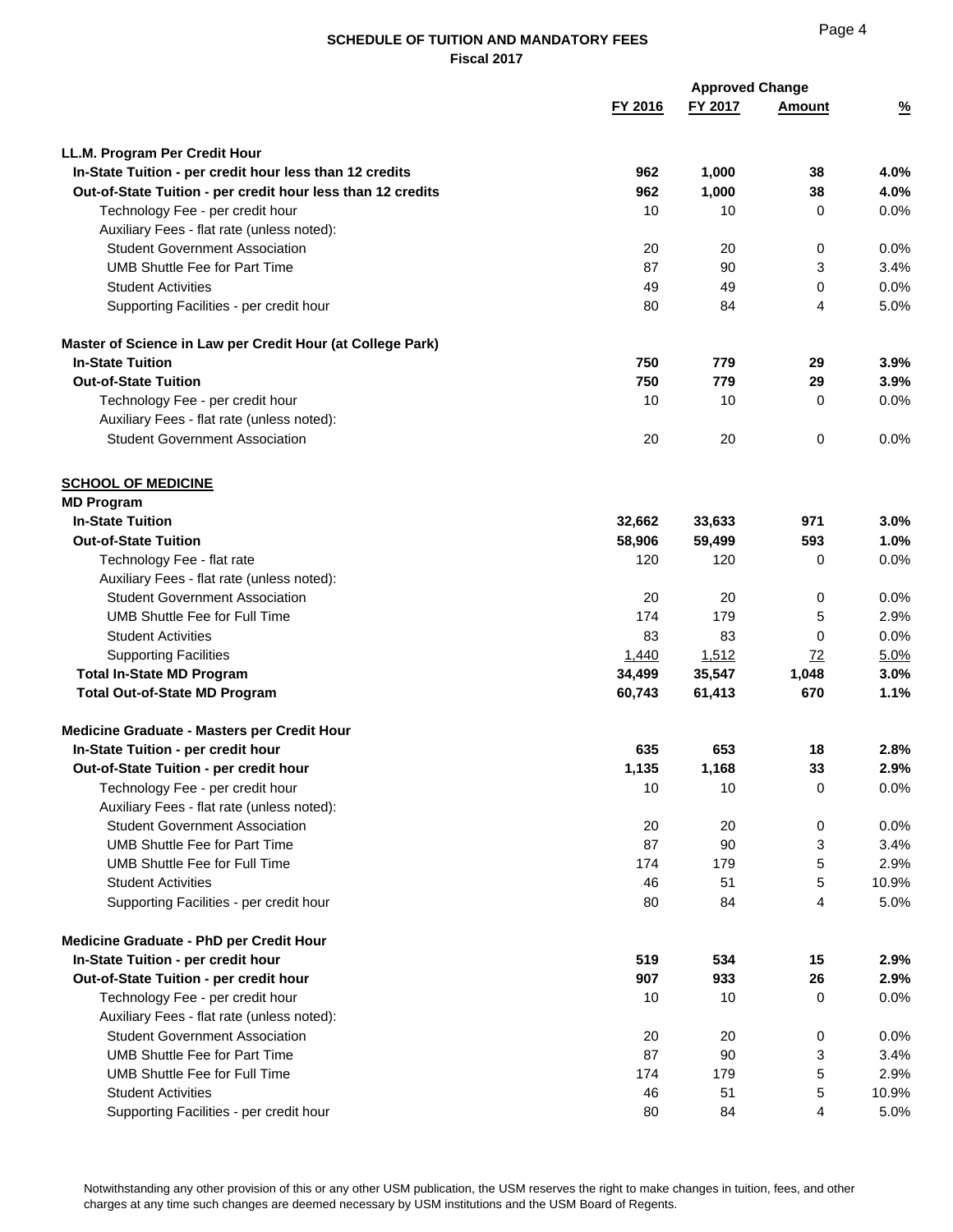# Page 5

|                                                                   |         | <b>Approved Change</b> |                |               |  |
|-------------------------------------------------------------------|---------|------------------------|----------------|---------------|--|
|                                                                   | FY 2016 | FY 2017                | Amount         | $\frac{9}{6}$ |  |
| <b>Master's in Genetic Counseling</b>                             |         |                        |                |               |  |
| <b>In-State Tuition</b>                                           | 16,452  | 16,936                 | 484            | 2.9%          |  |
| <b>Out-of-State Tuition</b>                                       | 27,138  | 27,943                 | 805            | 3.0%          |  |
| Technology Fee - flat rate                                        | 120     | 120                    | 0              | 0.0%          |  |
| Auxiliary Fees - flat rate (unless noted):                        |         |                        |                |               |  |
| <b>Student Government Association</b>                             | 20      | 20                     | 0              | 0.0%          |  |
| UMB Shuttle Fee for Full Time                                     | 174     | 179                    | 5              | 2.9%          |  |
| <b>Student Activities</b>                                         | 59      | 59                     | 0              | 0.0%          |  |
| <b>Supporting Facilities</b>                                      | 1,440   | 1,512                  | 72             | 5.0%          |  |
| <b>Total In-State Genetic Counseling</b>                          | 18,265  | 18,826                 | 561            | 3.1%          |  |
| <b>Total Out-of-State Genetic Counseling</b>                      | 28,951  | 29,833                 | 882            | 3.0%          |  |
| Master's in Public Health per Credit Hour                         |         |                        |                |               |  |
| In-State Tuition - per credit hour                                | 740     | 761                    | 21             | 2.8%          |  |
| Current Student Out-of-State Tuition - per credit hour            | 1,136   | 1,169                  | 33             | 2.9%          |  |
| New Student Out-of-State Tuition - per credit hour                | 1,311   | 1,349                  | 38             | 2.9%          |  |
| Technology Fee - per credit hour                                  | 10      | 10                     | 0              | 0.0%          |  |
| Auxiliary Fees - flat rate (unless noted):                        |         |                        |                |               |  |
| <b>Student Government Association</b>                             | 20      | 20                     | 0              | 0.0%          |  |
| <b>UMB Shuttle Fee for Part Time</b>                              | 87      | 90                     | 3              | 3.4%          |  |
| UMB Shuttle Fee for Full Time                                     | 174     | 179                    | 5              | 2.9%          |  |
| <b>Student Activities</b>                                         | 47      | 47                     | 0              | 0.0%          |  |
| Supporting Facilities - per credit hour                           | 80      | 84                     | 4              | 5.0%          |  |
| Medical & Research Technology - Undergraduate                     |         |                        |                |               |  |
| <b>In-State Tuition</b>                                           | 7,572   | 7,727                  | 155            | 2.0%          |  |
| <b>Out-of-State Tuition</b>                                       | 21,500  | 22,135                 | 635            | 3.0%          |  |
| Technology Fee - flat rate                                        | 120     | 120                    | 0              | 0.0%          |  |
| Auxiliary Fees - flat rate (unless noted):                        |         |                        |                |               |  |
| <b>Student Government Association</b>                             | 20      | 20                     | 0              | 0.0%          |  |
| <b>UMB Shuttle Fee for Full Time</b>                              | 174     | 179                    | 5              | 2.9%          |  |
| <b>Student Activities</b>                                         | 51      | 51                     | $\Omega$       | 0.0%          |  |
| <b>Supporting Facilities</b>                                      | 1,440   | 1,512                  | $\frac{72}{2}$ | 5.0%          |  |
| <b>Total In-State Medical &amp; Research Technology</b>           | 9,377   | 9,609                  | 232            | 2.5%          |  |
| <b>Total Out-of-State Medical &amp; Research Technology</b>       | 23,305  | 24,017                 | 712            | 3.1%          |  |
| Medical & Research Technology - Post Baccalaureate Certificate    |         |                        |                |               |  |
| <b>In-State Tuition</b>                                           | 12,538  | 12,905                 | 367            | 2.9%          |  |
| <b>Out-of-State Tuition</b>                                       | 24,776  | 25,027                 | 251            | 1.0%          |  |
| Technology Fee - flat rate                                        | 120     | 120                    | 0              | 0.0%          |  |
| Auxiliary Fees - flat rate (unless noted):                        |         |                        |                |               |  |
| <b>Student Government Association</b>                             | 20      | 20                     | 0              | 0.0%          |  |
| <b>UMB Shuttle Fee for Full Time</b>                              | 174     | 179                    | 5              | 2.9%          |  |
| <b>Student Activities</b>                                         | 51      | 51                     | 0              | 0.0%          |  |
| <b>Supporting Facilities</b>                                      | 1,440   | 1,512                  | 72             | 5.0%          |  |
| Total In-State Medical & Research Tech Certificate                | 14,343  | 14,787                 | 444            | 3.1%          |  |
| <b>Total Out-of-State Medical &amp; Research Tech Certificate</b> | 26,581  | 26,909                 | 328            | 1.2%          |  |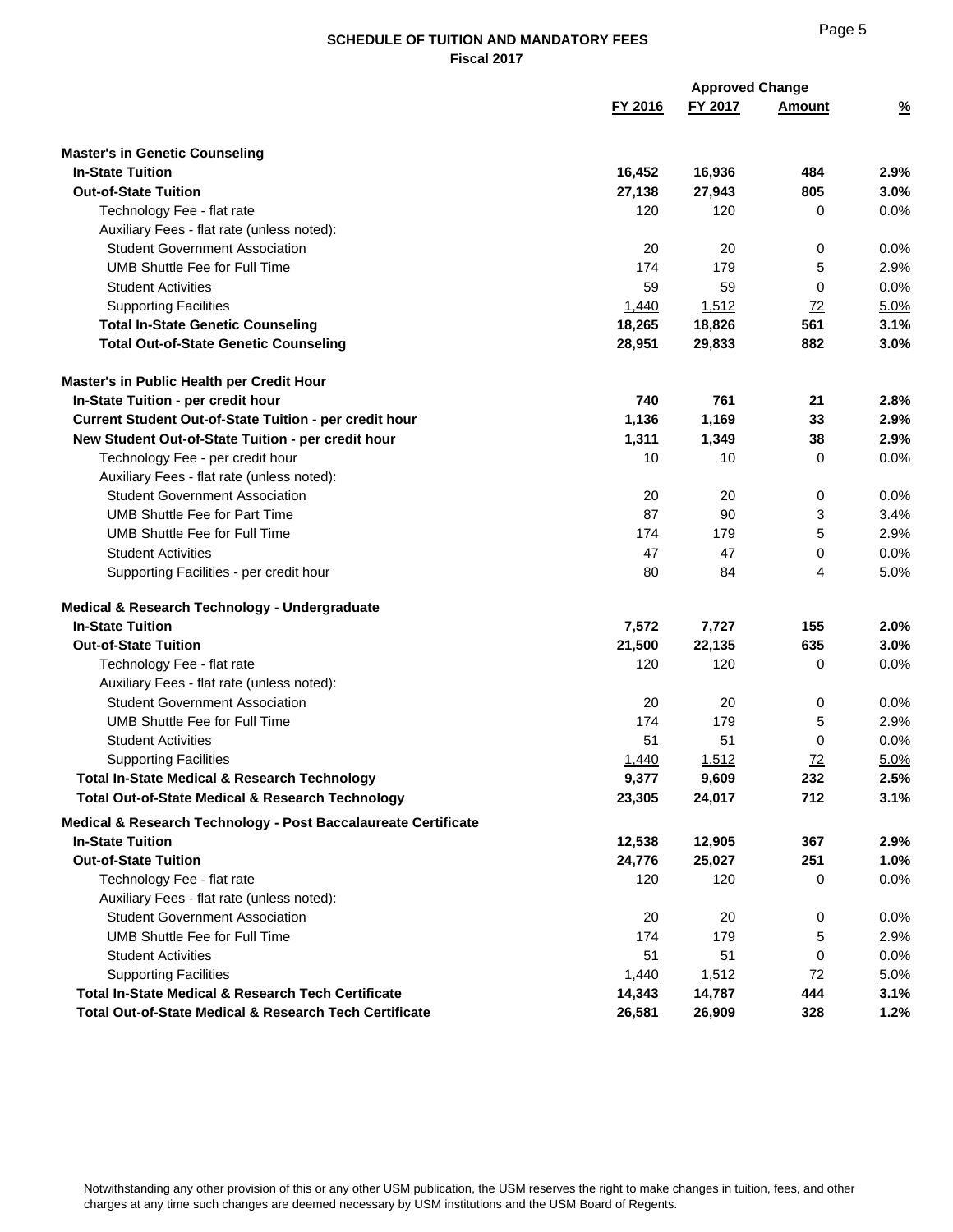# Page 6

|                                                             |         | <b>Approved Change</b> |                |               |
|-------------------------------------------------------------|---------|------------------------|----------------|---------------|
|                                                             | FY 2016 | FY 2017                | Amount         | $\frac{9}{6}$ |
| Medical Research Technology - Undergraduate per Credit Hour |         |                        |                |               |
| In-State Tuition - per credit hour                          | 365     | 372                    | $\overline{7}$ | 1.9%          |
| Out-of-State Tuition - per credit hour                      | 779     | 802                    | 23             | 3.0%          |
| Technology Fee - per credit hour                            | 10      | 10                     | 0              | 0.0%          |
| Auxiliary Fees - flat rate (unless noted):                  |         |                        |                |               |
| <b>Student Government Association</b>                       | 20      | 20                     | 0              | 0.0%          |
| <b>UMB Shuttle Fee for Part Time</b>                        | 87      | 90                     | 3              | 3.4%          |
| <b>UMB Shuttle Fee for Full Time</b>                        | 174     | 179                    | 5              | 2.9%          |
| <b>Student Activities</b>                                   | 51      | 51                     | 0              | 0.0%          |
| Supporting Facilities - per credit hour                     | 80      | 84                     | 4              | 5.0%          |
| Medical & Research Technology - Graduate per Credit Hour    |         |                        |                |               |
| In-State Tuition - per credit hour                          | 651     | 670                    | 19             | 2.9%          |
| Out-of-State Tuition - per credit hour                      | 1,101   | 1,133                  | 32             | 2.9%          |
| Technology Fee - per credit hour                            | 10      | 10                     | 0              | 0.0%          |
| Auxiliary Fees - flat rate (unless noted):                  |         |                        |                |               |
| <b>Student Government Association</b>                       | 20      | 20                     | 0              | 0.0%          |
| <b>UMB Shuttle Fee for Part Time</b>                        | 87      | 90                     | 3              | 3.4%          |
| <b>UMB Shuttle Fee for Full Time</b>                        | 174     | 179                    | 5              | 2.9%          |
| <b>Student Activities</b>                                   | 51      | 51                     | 0              | 0.0%          |
| Supporting Facilities - per credit hour                     | 80      | 84                     | 4              | 5.0%          |
| <b>Physical Therapy - Doctorate (All PT Students)</b>       |         |                        |                |               |
| In-State Tuition - per credit hour                          | 573     | 589                    | 16             | 2.8%          |
| Out-of-State Tuition - per credit hour                      | 990     | 1,019                  | 29             | 2.9%          |
| Technology Fee - per credit hour                            | 10      | 10                     | 0              | 0.0%          |
| Auxiliary Fees - flat rate (unless noted):                  |         |                        |                |               |
| <b>Student Government Association</b>                       | 20      | 20                     | 0              | 0.0%          |
| <b>UMB Shuttle Fee for Part Time</b>                        | 87      | 90                     | 3              | 3.4%          |
| <b>UMB Shuttle Fee for Full Time</b>                        | 174     | 179                    | 5              | 2.9%          |
| <b>Student Activities</b>                                   | 51      | 51                     | 0              | 0.0%          |
| Supporting Facilities - per credit hour                     | 80      | 84                     | 4              | 5.0%          |
| <b>Pharm D MPH Dual Degree</b>                              |         |                        |                |               |
| <b>In-State Tuition</b>                                     | 21,761  | 22,402                 | 641            | 2.9%          |
| <b>Out-of-State Tuition</b>                                 | 38,182  | 39,316                 | 1,134          | 3.0%          |
| Technology Fee - flat rate                                  | 120     | 120                    | 0              | 0.0%          |
| Auxiliary Fees - flat rate (unless noted):                  |         |                        |                |               |
| <b>Student Government Association</b>                       | 20      | 20                     | 0              | 0.0%          |
| <b>UMB Shuttle Fee for Full Time</b>                        | 174     | 179                    | 5              | 2.9%          |
| <b>Student Activities</b>                                   | 67      | 67                     | 0              | 0.0%          |
| <b>Supporting Facilities</b>                                | 1,440   | 1,512                  | 72             | 5.0%          |
| Total In-State Pharm D MPH Dual Degree                      | 23,582  | 24,300                 | 718            | 3.0%          |
| Total Out-of-State Pharm D MPH Dual Degree                  | 40,003  | 41,214                 | 1,211          | 3.0%          |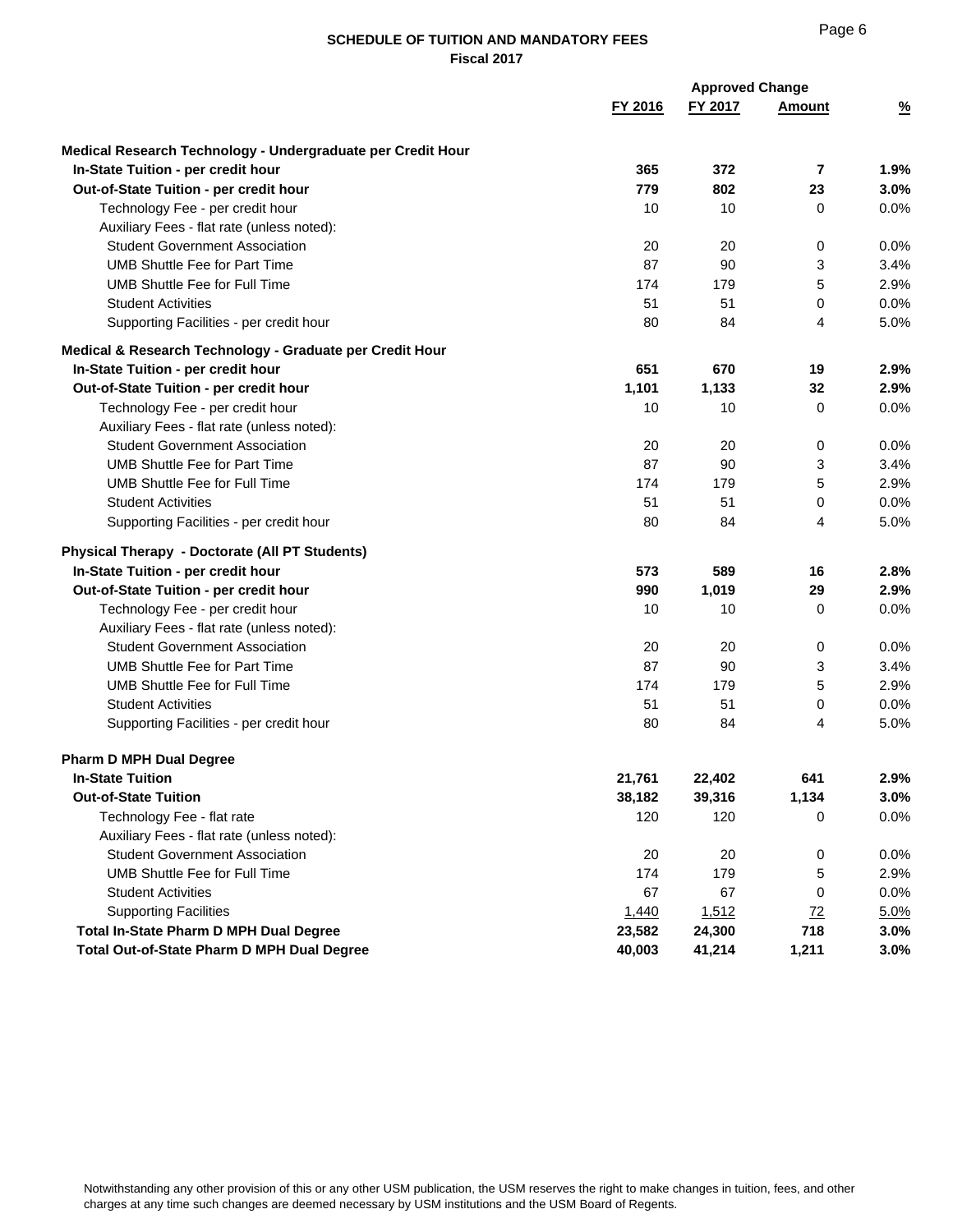|                                                                                                                                                                                                                                                                                     |         | <b>Approved Change</b> |                |               |
|-------------------------------------------------------------------------------------------------------------------------------------------------------------------------------------------------------------------------------------------------------------------------------------|---------|------------------------|----------------|---------------|
|                                                                                                                                                                                                                                                                                     | FY 2016 | FY 2017                | Amount         | $\frac{9}{6}$ |
| <b>SCHOOL OF NURSING</b>                                                                                                                                                                                                                                                            |         |                        |                |               |
| <b>Nursing Undergraduate</b>                                                                                                                                                                                                                                                        |         |                        |                |               |
| <b>In-State Tuition</b>                                                                                                                                                                                                                                                             | 8,329   | 8,496                  | 167            | 2.0%          |
| <b>Out-of-State Tuition</b>                                                                                                                                                                                                                                                         | 30,965  | 32,959                 | 1,994          | 6.4%          |
| Technology Fee - flat rate                                                                                                                                                                                                                                                          | 120     | 120                    | 0              | 0.0%          |
| Auxiliary Fees - flat rate (unless noted):                                                                                                                                                                                                                                          |         |                        |                |               |
| <b>Student Government Association</b>                                                                                                                                                                                                                                               | 20      | 20                     | 0              | 0.0%          |
| UMB Shuttle Fee for Full Time                                                                                                                                                                                                                                                       | 174     | 179                    | 5              | 2.9%          |
| <b>Student Activities</b>                                                                                                                                                                                                                                                           | 60      | 110                    | 50             | 83.3%         |
| <b>Supporting Facilities</b>                                                                                                                                                                                                                                                        | 1,440   | 1,512                  | Z <sub>2</sub> | 5.0%          |
| <b>Total In-State School of Nursing</b>                                                                                                                                                                                                                                             | 10,143  | 10,437                 | 294            | 2.9%          |
| <b>Total Out-of-State School of Nursing</b>                                                                                                                                                                                                                                         | 32,779  | 34,900                 | 2,121          | 6.5%          |
| Nursing Undergraduate per Credit Hour                                                                                                                                                                                                                                               |         |                        |                |               |
| In-State Tuition - per credit hour                                                                                                                                                                                                                                                  | 365     | 372                    | $\overline{7}$ | 1.9%          |
| Out-of-State Tuition - per credit hour                                                                                                                                                                                                                                              | 806     | 1,179                  | 373            | 46.3%         |
| Technology Fee - per credit hour                                                                                                                                                                                                                                                    | 10      | 10                     | 0              | 0.0%          |
| Auxiliary Fees - flat rate (unless noted):                                                                                                                                                                                                                                          |         |                        |                |               |
| <b>Student Government Association</b>                                                                                                                                                                                                                                               | 20      | 20                     | 0              | 0.0%          |
| <b>UMB Shuttle Fee for Part Time</b>                                                                                                                                                                                                                                                | 87      | 90                     | 3              | 3.4%          |
| UMB Shuttle Fee for Full Time                                                                                                                                                                                                                                                       | 174     | 179                    | 5              | 2.9%          |
| <b>Student Activities</b>                                                                                                                                                                                                                                                           | 60      | 110                    | 50             | 83.3%         |
| Supporting Facilities - per credit hour                                                                                                                                                                                                                                             | 80      | 84                     | 4              | 5.0%          |
| <b>Graduate - Nursing Masters CNL per Credit Hour</b>                                                                                                                                                                                                                               |         |                        |                |               |
| In-State Tuition - per credit hour                                                                                                                                                                                                                                                  | 633     | 672                    | 39             | 6.2%          |
| Out-of-State Tuition - per credit hour                                                                                                                                                                                                                                              | 1,217   | 1,294                  | 77             | 6.3%          |
| Technology Fee - per credit hour                                                                                                                                                                                                                                                    | 10      | 10                     | 0              | 0.0%          |
| Auxiliary Fees - flat rate (unless noted):                                                                                                                                                                                                                                          |         |                        |                |               |
| <b>Student Government Association</b>                                                                                                                                                                                                                                               | 20      | 20                     | 0              | 0.0%          |
| <b>UMB Shuttle Fee for Part Time</b>                                                                                                                                                                                                                                                | 87      | 90                     | 3              | 3.4%          |
| UMB Shuttle Fee for Full Time                                                                                                                                                                                                                                                       | 174     | 179                    | 5              | 2.9%          |
| <b>Student Activities</b>                                                                                                                                                                                                                                                           | 50      | 90                     | 40             | 80.0%         |
| Supporting Facilities - per credit hour                                                                                                                                                                                                                                             | 80      | 84                     | 4              | 5.0%          |
|                                                                                                                                                                                                                                                                                     |         |                        |                |               |
| <b>Graduate - Nursing Masters Other per Credit Hour</b>                                                                                                                                                                                                                             |         |                        |                |               |
| In-State Tuition - per credit hour                                                                                                                                                                                                                                                  | 682     | 724                    | 42             | 6.2%          |
| Out-of-State Tuition - per credit hour                                                                                                                                                                                                                                              | 1,251   | 1,324                  | 73             | 5.8%          |
| Technology Fee - per credit hour                                                                                                                                                                                                                                                    | 10      | 10                     | 0              | 0.0%          |
| Auxiliary Fees - flat rate (unless noted):                                                                                                                                                                                                                                          |         |                        |                |               |
| <b>Student Government Association</b>                                                                                                                                                                                                                                               | 20      | 20                     | 0              | 0.0%          |
| <b>UMB Shuttle Fee for Part Time</b>                                                                                                                                                                                                                                                | 87      | 90                     | 3              | 3.4%          |
| <b>UMB Shuttle Fee for Full Time</b>                                                                                                                                                                                                                                                | 174     | 179                    | 5              | 2.9%          |
| <b>Student Activities</b>                                                                                                                                                                                                                                                           | 50      | 90                     | 40             | 80.0%         |
| Supporting Facilities - per credit hour                                                                                                                                                                                                                                             | 80      | 84                     | 4              | 5.0%          |
| <b>Graduate - Nursing PhD per Credit Hour</b>                                                                                                                                                                                                                                       |         |                        |                |               |
| In-State Tuition - per credit hour                                                                                                                                                                                                                                                  | 692     | 732                    | 40             | 5.8%          |
| Out-of-State Tuition - per credit hour                                                                                                                                                                                                                                              | 1,251   | 1,324                  | 73             | 5.8%          |
| Technology Fee - per credit hour                                                                                                                                                                                                                                                    | 10      | 10                     | 0              | 0.0%          |
| Auxiliary Fees - flat rate (unless noted):                                                                                                                                                                                                                                          |         |                        |                |               |
| <b>Student Government Association</b>                                                                                                                                                                                                                                               | 20      | 20                     | 0              | 0.0%          |
| <b>UMB Shuttle Fee for Part Time</b>                                                                                                                                                                                                                                                | 87      | 90                     | 3              | 3.4%          |
| <b>UMB Shuttle Fee for Full Time</b>                                                                                                                                                                                                                                                | 174     | 179                    | 5              | 2.9%          |
| Student Activities<br>Notwinstanding any other provision of this or any other USM publication, the USM reserves the right to make changes in tuition, fees, and other<br>charge DROZHO Brasilities hanges Strelid en Md necessary by USM institutions and the USM Board of Regents. |         | 84                     |                | 60.0%<br>5.0% |

Page 7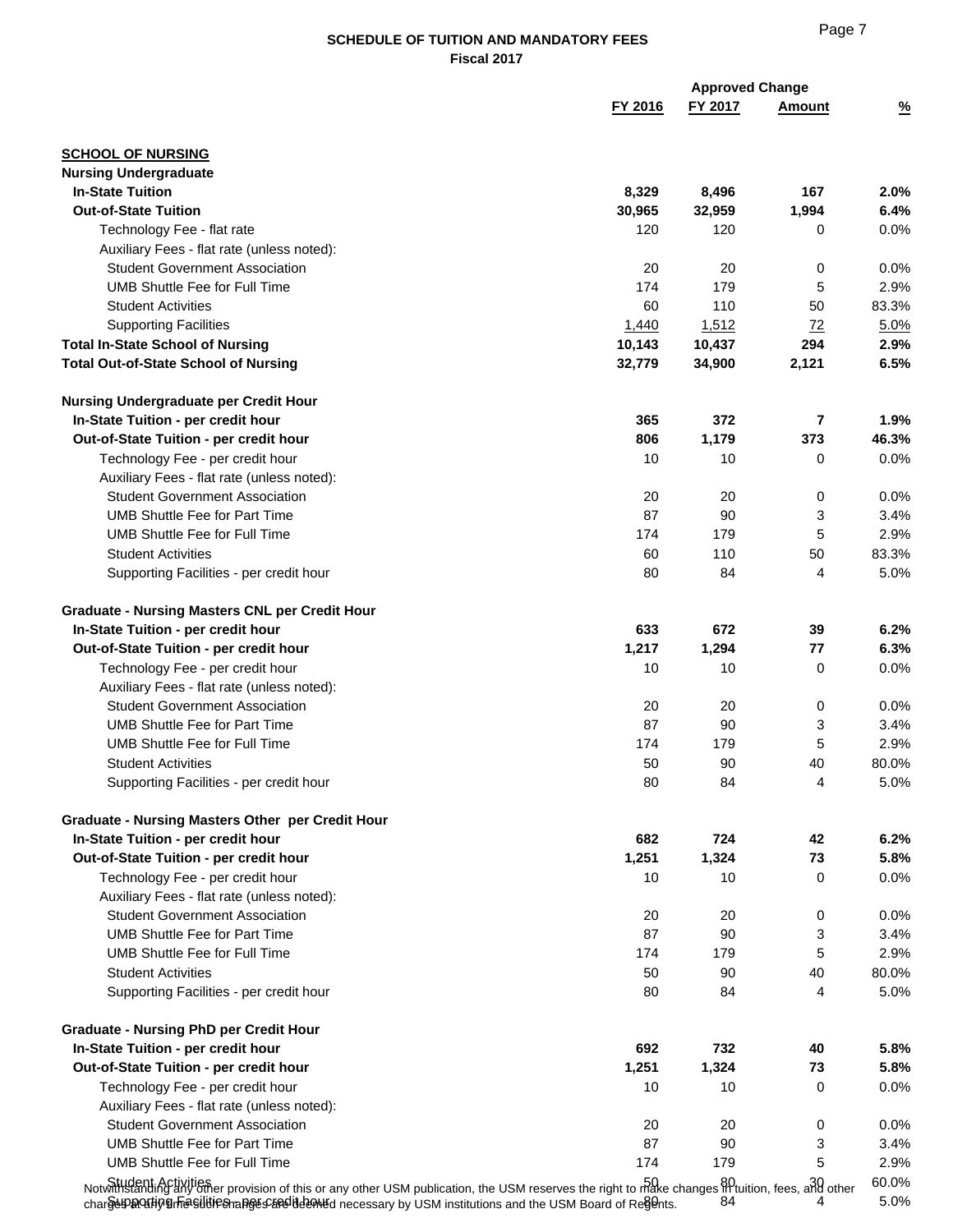|                                                                                                                                                                                                                                                                                                                                     |         | <b>Approved Change</b> |               |               |
|-------------------------------------------------------------------------------------------------------------------------------------------------------------------------------------------------------------------------------------------------------------------------------------------------------------------------------------|---------|------------------------|---------------|---------------|
|                                                                                                                                                                                                                                                                                                                                     | FY 2016 | FY 2017                | <b>Amount</b> | $\frac{9}{6}$ |
| <b>Nursing DNP per Credit Hour</b>                                                                                                                                                                                                                                                                                                  |         |                        |               |               |
| In-State Tuition - per credit hour                                                                                                                                                                                                                                                                                                  | 692     | 732                    | 40            | 5.8%          |
| Out-of-State Tuition - per credit hour                                                                                                                                                                                                                                                                                              | 1,251   | 1,324                  | 73            | 5.8%          |
| Technology Fee - per credit hour                                                                                                                                                                                                                                                                                                    | 10      | 10                     | 0             | 0.0%          |
| Auxiliary Fees - flat rate (unless noted):                                                                                                                                                                                                                                                                                          |         |                        |               |               |
| <b>Student Government Association</b>                                                                                                                                                                                                                                                                                               | 20      | 20                     | 0             | 0.0%          |
| <b>UMB Shuttle Fee for Part Time</b>                                                                                                                                                                                                                                                                                                | 87      | 90                     | 3             | 3.4%          |
| <b>UMB Shuttle Fee for Full Time</b>                                                                                                                                                                                                                                                                                                | 174     | 179                    | 5             | 2.9%          |
| <b>Student Activities</b>                                                                                                                                                                                                                                                                                                           | 50      | 80                     | 30            | 60.0%         |
| Supporting Facilities - per credit hour                                                                                                                                                                                                                                                                                             | 80      | 84                     | 4             | 5.0%          |
| <b>SCHOOL OF PHARMACY</b>                                                                                                                                                                                                                                                                                                           |         |                        |               |               |
| <b>Pharmacy D Program</b>                                                                                                                                                                                                                                                                                                           |         |                        |               |               |
| <b>In-State Tuition</b>                                                                                                                                                                                                                                                                                                             | 21,761  | 22,929                 | 1,168         | 5.4%          |
| <b>Out-of-State Tuition</b>                                                                                                                                                                                                                                                                                                         | 38,182  | 39,878                 | 1,696         | 4.4%          |
| Technology Fee - flat rate                                                                                                                                                                                                                                                                                                          | 120     | 120                    | 0             | 0.0%          |
| Auxiliary Fees - flat rate (unless noted):                                                                                                                                                                                                                                                                                          |         |                        |               |               |
| <b>Student Government Association</b>                                                                                                                                                                                                                                                                                               | 20      | 20                     | 0             | 0.0%          |
| <b>UMB Shuttle Fee for Full Time</b>                                                                                                                                                                                                                                                                                                | 174     | 179                    | 5             | 2.9%          |
| <b>Student Activities</b>                                                                                                                                                                                                                                                                                                           | 67      | 67                     | 0             | 0.0%          |
| <b>Supporting Facilities</b>                                                                                                                                                                                                                                                                                                        | 1,440   | 1,512                  | 72            | 5.0%          |
| <b>Total In-State School of Pharm D Program</b>                                                                                                                                                                                                                                                                                     | 23,582  | 24,827                 | 1,245         | 5.3%          |
| Total Out-of-State School of Pharm D Program                                                                                                                                                                                                                                                                                        | 40,003  | 41,776                 | 1,773         | 4.4%          |
| <b>Pharmacy Graduate - Masters per Credit Hour</b>                                                                                                                                                                                                                                                                                  |         |                        |               |               |
| In-State Tuition - per credit hour                                                                                                                                                                                                                                                                                                  | 635     | 653                    | 18            | 2.8%          |
| Out-of-State Tuition - per credit hour                                                                                                                                                                                                                                                                                              | 1,135   | 1,168                  | 33            | 2.9%          |
| Technology Fee - per credit hour                                                                                                                                                                                                                                                                                                    | 10      | 10                     | 0             | 0.0%          |
| Auxiliary Fees - flat rate (unless noted):                                                                                                                                                                                                                                                                                          |         |                        |               |               |
| <b>Student Government Association</b>                                                                                                                                                                                                                                                                                               | 20      | 20                     | 0             | 0.0%          |
| <b>UMB Shuttle Fee for Part Time</b>                                                                                                                                                                                                                                                                                                | 87      | 90                     | 3             | 3.4%          |
| <b>UMB Shuttle Fee for Full Time</b>                                                                                                                                                                                                                                                                                                | 174     | 179                    | 5             | 2.9%          |
| <b>Student Activities</b>                                                                                                                                                                                                                                                                                                           | 46      | 51                     | 5             | 10.9%         |
| Supporting Facilities - per credit hour                                                                                                                                                                                                                                                                                             | 80      | 84                     | 4             | 5.0%          |
| <b>Pharmacy Graduate - PhD per Credit Hour</b>                                                                                                                                                                                                                                                                                      |         |                        |               |               |
| In-State Tuition - per credit hour                                                                                                                                                                                                                                                                                                  | 519     | 534                    | 15            | 2.9%          |
| Out-of-State Tuition - per credit hour                                                                                                                                                                                                                                                                                              | 907     | 933                    | 26            | 2.9%          |
| Technology Fee - per credit hour                                                                                                                                                                                                                                                                                                    | 10      | 10                     | 0             | 0.0%          |
| Auxiliary Fees - flat rate (unless noted):                                                                                                                                                                                                                                                                                          |         |                        |               |               |
| <b>Student Government Association</b>                                                                                                                                                                                                                                                                                               | 20      | 20                     | 0             | 0.0%          |
| <b>UMB Shuttle Fee for Part Time</b>                                                                                                                                                                                                                                                                                                | 87      | 90                     | 3             | 3.4%          |
| UMB Shuttle Fee for Full Time                                                                                                                                                                                                                                                                                                       | 174     | 179                    | 5             | 2.9%          |
| <b>Student Activities</b>                                                                                                                                                                                                                                                                                                           | 46      | 51                     | 5             | 10.9%         |
| Supporting Facilities - per credit hour                                                                                                                                                                                                                                                                                             | 80      | 84                     | 4             | 5.0%          |
| <b>Pharm D per Credit Hour</b>                                                                                                                                                                                                                                                                                                      |         |                        |               |               |
| In-State Tuition - per credit hour                                                                                                                                                                                                                                                                                                  | 847     | 891                    | 44            | 5.2%          |
| Out-of-State Tuition - per credit hour                                                                                                                                                                                                                                                                                              | 1,322   | 1,379                  | 57            | 4.3%          |
| Technology Fee - per credit hour                                                                                                                                                                                                                                                                                                    | 10      | 10                     | 0             | 0.0%          |
| Auxiliary Fees - flat rate (unless noted):                                                                                                                                                                                                                                                                                          |         |                        |               |               |
| <b>Student Government Association</b>                                                                                                                                                                                                                                                                                               | 20      | 20                     | 0             | 0.0%          |
| <b>UMB Shuttle Fee for Part Time</b>                                                                                                                                                                                                                                                                                                | 87      | 90                     | 3             | 3.4%          |
| <b>UMB Shuttle Fee for Full Time</b>                                                                                                                                                                                                                                                                                                | 174     | 179                    | 5             | 2.9%          |
| Bot dent Activities of this or any other USM publication, the USM reserves the right to make changes n tuition, fees, and other<br>Notwithstanding any other of this or any other USM publication, the USM reserves the right to<br>charges profit of Festival Festival Peters and the Barbara charges of the USM Board of Regents. |         | 84                     |               | 0.0%<br>5.0%  |